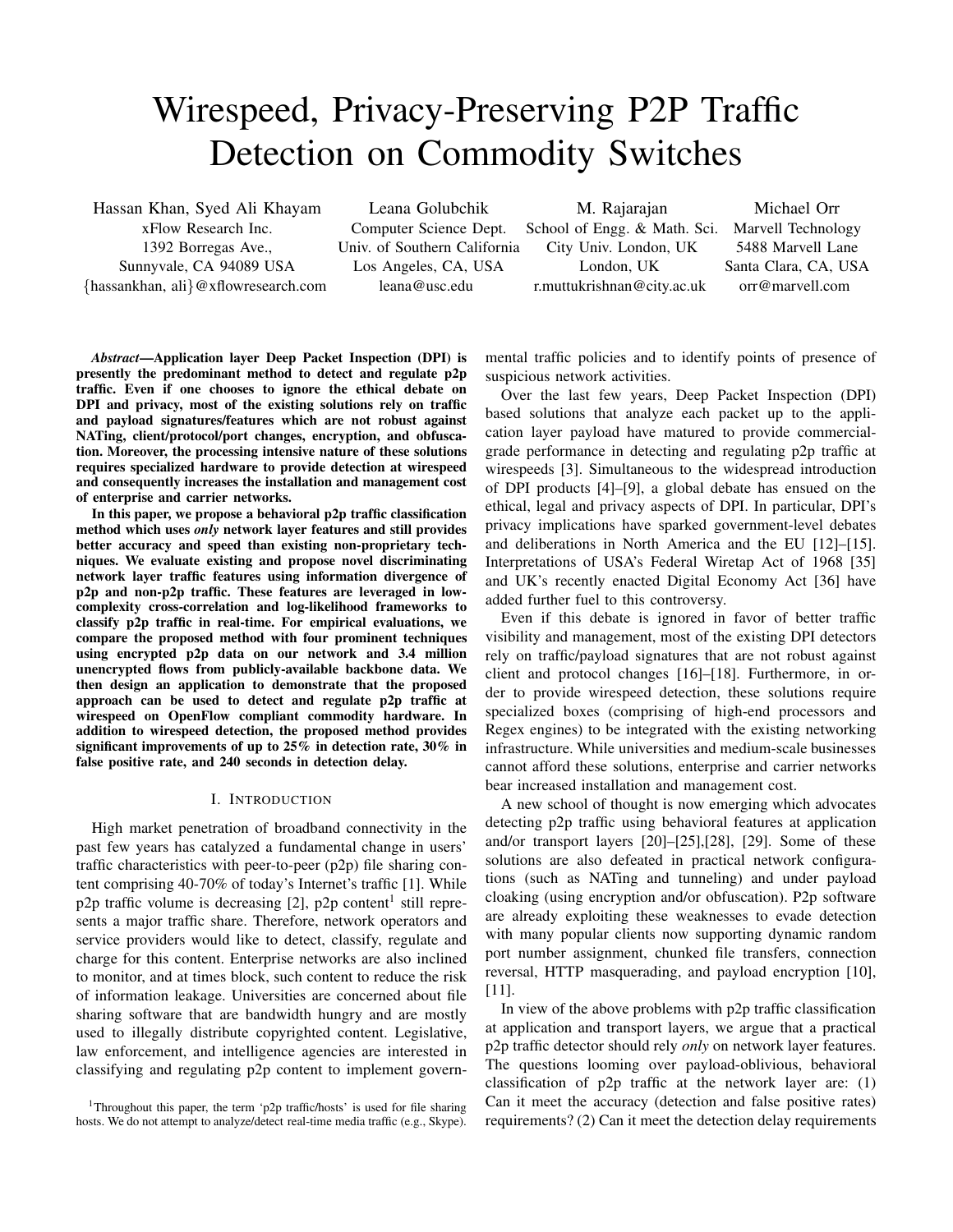expected from a real-time p2p detector? (3) Can it operate at wirespeed in the enterprise and carrier networks (at 10s of gigabits per second)?, (4) Can it be incorporated in the existing networking infrastructure with reasonable installation, management and maintenance cost?

To address the above questions, in this paper we propose and evaluate a network layer p2p traffic detector. We first use information-theoretic tools to evaluate a rich set of existing network layer features which have been used for traffic classification by prior studies [37]. We note that most of these existing features do not vary significantly across p2p and nonp2p traffic. We therefore extend the existing feature set by proposing novel features which can characterize p2p traffic more accurately. Existing and novel features are leveraged in low-complexity cross-correlation and log-likelihood frameworks to classify p2p traffic in real-time.

For empirical evaluation of the proposed method, we implement the proposed detector on SDN/OpenFlow compliant commodity hardware. We then use an encrypted and NATed datset from our network and 3.4 million flows from a publiclyavailable, non-encrypted backbone dataset. ROC curves are used to evaluate the accuracy of our method with four prominent, non-proprietary techniques using these two datasets. Our performance evaluation for host classification shows that the proposed method renders an improvement of 15% in detection rate, 10% in FP rate, and 9.5 minutes over the second-best technique. Similarly, for the detection of p2p connections, improvements of 25% in detection rate, 30% in FP rate, and 4 minutes in detected delay are observed over existing methods. Evaluation on NATed traffic shows that the proposed p2p connection classification approach's accuracy is unaffected by NATing. Finally, we publicly release the implementation of proposed approach and our encrypted dataset to facilitate future research.

Main technical contributions of this paper are as follows:

- Modeling and evaluation of a comprehensive set of distinguishing *network layer* features that differ considerably among p2p and non-p2p traffic classes;
- Quantification of the divergence among these distinguishing features using information divergence measures;
- A fast and efficient classifier that uses 6 network layer features to detect p2p hosts with a detection rate of 97.84%, a false positive rate of 4.01%, and a detection delay of 30 seconds on our evaluation datasets; and
- A fast and efficient classifier that uses 12 network layer features to detect p2p connections with a true positive rate of 93.27% and a false positive rate of 5.57% using only 8 minutes of traffic in our evaluation datasets;
- A publicly released implementation of proposed approach as a NOX application that allows wirespeed detection of p2p traffic on OpenFlow compliant commodity hardware;
- Collection of an encrypted p2p traffic dataset that has been released publicly to facilitate future research.

Other important contributions of this paper are philosophical in nature:

- We dispel the common belief that network layer features alone are insufficient to provide the accuracy that is expected from p2p traffic detectors. Our proposed network layer detector is accurate, fast, and robust against evasion, and easily outperforms existing application and transport layer detectors on all of these evaluation metrics.
- We show that privacy-preserving, payload-oblivious p2p traffic classification is indeed possible. In fact, such detectors offer a pragmatic middle ground for the two extreme schools of thought on DPI-based traffic classification.

#### II. BACKGROUND AND DATASET DESCRIPTION

In this section we provide the necessary background of the Software Defined Networks (SDNs) and a detailed description of dataset that was used for evaluation purposes. To maintain a logical flow of thought, we discuss our SDN based implementation of the proposed approach after empirical evaluation of the proposed approach.

# *A. SDNs/OpenFlow*

Software Defined Networking (SDN) has been proposed as a new network architecture that separates the data plane (fast packet forwarding) and the control plane (high level routing decisions). The data plane portion continues to reside on the switch, while control plane is moved to a separate controller, typically a standard server. Communication between the dataplane and the control plane is performed using a well defined protocol. This segregation of data and control planes enables innovations by researchers, operators, application/service providers, and network equipment vendors. While originally designed to allow network slicing and virtualization to support experimentation at scale on a production network by researchers, SDNs are increasingly being deployed for research and experimentation at several university campuses and within I2 and NLR backbones [38].

OpenFlow is currently the defacto protocol that provides well defined APIs for a protocol to communicate between the data plane and the control plane. When an OpenFlow compliant switch receives a packet it has never seen before, for which it has no matching flow entries, it sends this packet to the controller. The controller then makes a decision on how to handle this packet. It can drop the packet, or it can add a flow entry directing the switch on how to forward similar packets in the future. We now provide a brief description of some OpenFlow based technologies that were used in this work:

*1) Open vSwitch [40]:* Open vSwitch is a production quality open source software switch designed to be used as a vswitch in virtualized server environments. Open vSwitch is open to programmatic extension and control using OpenFlow protocol. Open vSwitch was designed to be compatible with the modern switching chipsets and it has been ported to the Marvell Technology's modern switching chipset [44]. The Marvell Technology's port of Open vSwitch is a fully Open-Flow 1.0 specification compliant switch and it communicates with an OpenFlow compliant controller to segregate the data plane and the control plane.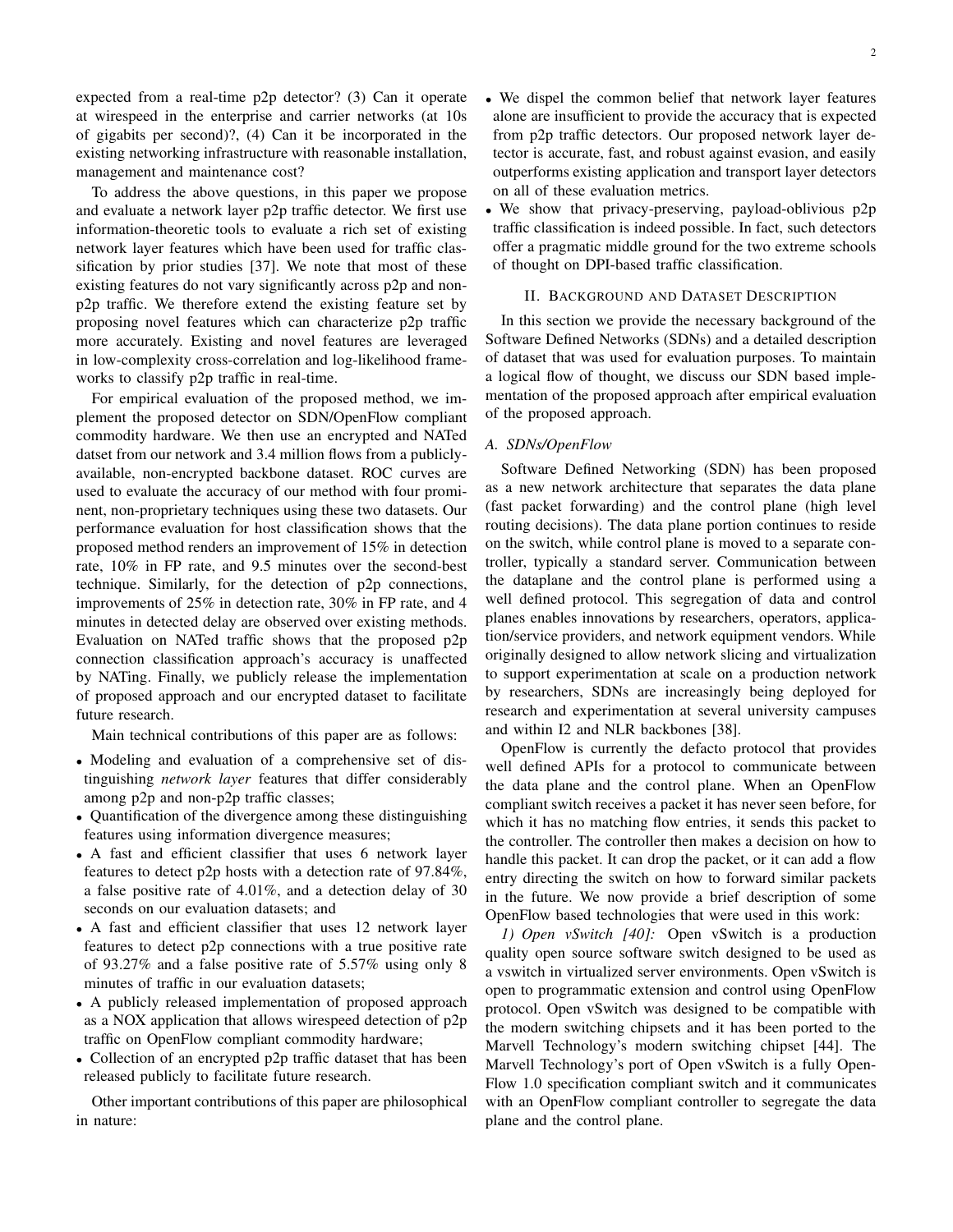TABLE I DURATION OF DATA COLLECTION INTERVALS

| From               | To                 | <b>NAT</b>     |
|--------------------|--------------------|----------------|
| Oct 20, 2008 06:46 | Oct 25, 2008 05:22 | No             |
| Oct 29, 2008 06:29 | Nov 09, 2008 17:42 | N <sub>0</sub> |
| Nov 10, 2008 08:36 | Nov 21, 2008 01:17 | N <sub>0</sub> |
| Jan 24, 2009 13:42 | Jan 26, 2009 17:52 | Yes            |
| Jan 27, 2009 15:51 | Jan 28, 2009 12:11 | Yes            |

*2) NOX [41]:* NOX is a commercial grade OpenFlow controller which was designed to support networks of hundreds of switches. NOX aims to simplify the creation of software for controlling or monitoring networks by providing the underlying framework to develop controller applications. Programs written within NOX (also called NOX apps) have flow-level control of the network including forwarding, routing, user and host level access control etc.

# *B. Dataset Description*

For this study, we use publicly available 100 Mbps Ethernet backbone trace data. Since all prominent p2p clients and protocols now support encryption to evade DPI-based p2p regulators, in addition to using a publicly-available dataset, we independently collected a dataset with labeled encrypted/obfuscated p2p traffic. We have made our dataset publicly available for repeatable performance benchmarking by future studies.<sup>2</sup>. In this section, we provide details of the datasets used in this paper.

# *C. Unencrypted p2p Traffic Dataset*

For unbiased performance evaluation, we use publicly available WIDE trace data [24]. WIDE trace data was captured at a 100 Mbps Ethernet US-Japan Trans-Pacific backbone link that carries commodity traffic for WIDE member organizations. The WIDE trace was captured from 22:45 March 03, 2006 to 23:40 March 03, 2006. In 55 minutes of packet capturing, 32 million packets totaling over 14 Gigabytes were recorded. Due to privacy concerns, only the first 40-bytes of payload for each packet are available. The trace contains about 3.4 million flows. The WIDE trace is not labeled. To establish ground truth for WIDE trace, we use Karagiannis et al.'s payload classifier [18] and OpenDPI [19]. We note that these payload based classifiers might not be able to identify encrypted traffic; therefore, we only use them to identify and label unencrypted p2p traffic and non-p2p traffic (we discard the unknown traffic). Details of this payload classifier are provided in Section III-A.

## *D. Encrypted and NATed p2p Traffic Dataset*

We collect traffic traces at the edge router of our university's network. The traffic is generated and consumed by teaching blocks, research labs and administration blocks. The traffic capturing was carried out in five intervals as shown in Table I. For the collection intervals 4 and 5, traffic was collected after a Network Address Translation (NAT) server. The goal was to

TABLE II P2P APPLICATIONS' TRAFFIC STATISTICS

| <b>Client</b>     | <b>Sessions</b> | <b>Traffic</b> | <b>Encryption</b>            |
|-------------------|-----------------|----------------|------------------------------|
|                   | Esth.           | Vol.           |                              |
| Vuze $4.0$        | 20              | 685 MB         | RC4                          |
| Flashget 1.9.6    | 62              | 60.7 MB        | Protocol Encryption (Algo-   |
|                   |                 |                | rithm Unknown)               |
| $\mu$ Torrent     | 30              | $1.08$ GB      | Encryption<br>Forced         |
| 1.8.1             |                 |                | (Algorithm Unknown)          |
| <b>BitTorrent</b> | 40              | 1.59 GB        | Forced Encryption            |
| 6.1.2             |                 |                | (Algorithm Unknown)          |
| Deluge 1.0.7      | 30              | 171 MB         | Forced Entire Stream Encryp- |
|                   |                 |                | tion (Algorithm Unknown)     |
| <b>BitComet</b>   | 20              | 57.4 MB        | Forced<br>Encryption         |
| 1.07              |                 |                | (Algorithm Unknown)          |
| alite $0.3.1$     | 9               | 413 MB         | RC4                          |
| eMule $v0.49b$    | 203             | $2.67$ GB      | Forced<br>Encryption         |
|                   |                 |                | (Algorithm Unknown)          |

observe the behavior of classifiers when transport and network layer features are masked by a NAT server. The total traffic captured in this dataset was over 170 GB.

In our dataset, the p2p traffic belongs to the BitTorrent, eDonkey and Kademlia protocols. These protocols were chosen as a representative set because these protocols generate the largest volume of p2p traffic on the Internet [1]. During our trace collections for the BitTorrent protocol, we used multiple torrent files for transferring data from/to multiple geographical locations for each torrent session. Multiple torrent clients were used to introduce the real-world diversity in the dataset as different clients have different behavior. For instance, BitTorrent,  $\mu$ Torrent, Vuze, Halite, and Deluge used TCP for communication with tracker, while BitComet and Flashget used UDP. Other protocol fields and packet sizes also varied from client to client. Encryption was enabled for all the torrent sessions. For eMule sessions, option related to protocol obfuscation ("Allow obfuscated connections only") was enabled in the client to ensure logging of encrypted traffic only. Statistics for the p2p file sharing applications' traffic are given in Table II.

The non-p2p traffic contains other traffic classes including HTTP, FTP, streaming video, instant messenger, and Skype. The non-p2p trace data also includes encrypted traffic like https, ssh, gtalk, etc. The average throughput of the non-p2p trace data is 0.6 Mbps. Majority of the non-p2p data uses TCP at the transport layer.

Equipped with these datasets, in the following section we discuss the related work and evaluate the existing signaturebased approaches on our encrypted dataset.

# III. RELATED WORK AND EVALUATION OF SIGNATURE-BASED APPROACHES

In this section we discuss the related application, transport and network layer approaches for p2p traffic detection. We also evaluate existing application layer/signature-based approaches on unencrypted and encrypted datasets to show that p2p traffic can use encryption to evade detection.

<sup>2</sup>http://wisnet.seecs.nust.edu.pk/projects/ENS/DataSets.html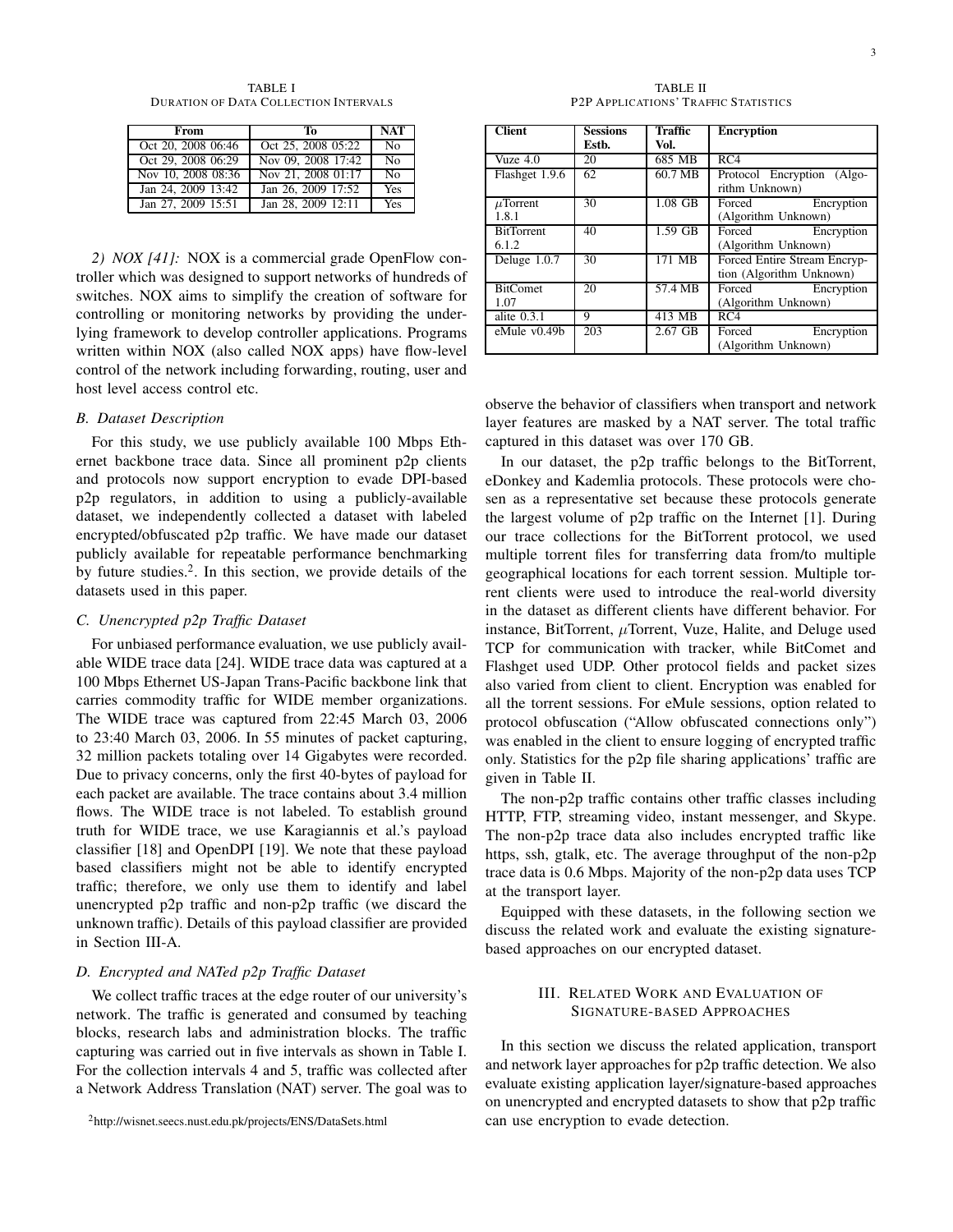## *A. Related Work*

Various application [4]–[9],[16]–[18], transport [20]–  $[25]$ ,  $[28]$ ,  $[29]$  and network layer  $[26]$ ,  $[30]$  approaches have been proposed to classify p2p traffic. To maintain a logical flow of thought, we defer discussion on signature based approaches to subsequent section, and we only discuss relevant transport and network layer based approaches in this section.

In a seminal work, Karagiannis et al. [20] perform nonpayload based classification of p2p traffic using transport protocol (TCP and UDP) and connection patterns of  $\langle IP,$ Port> pairs. Karagiannis et al. extend their work in [21] and use a multilevel approach to design BLINC which uses social, functional, and application level heuristics to classify 80%- 90% of p2p traffic with more than 95% accuracy. Collins et al. [23] distinguish between p2p and non-p2p flows using: 1) packet size; 2) amount of data exchanged between hosts; and 3) rate of failed connections. Constantinou and Mavrommatis [22] classify p2p traffic based on the number of peers in a connected group and connection direction. Bartlett et al. [28] detect p2p traffic based on peer coordination and failed connections, bi-directional connections and use of unprivileged ports. In [27], authors use six flow- and protocol-level features to identify p2p traffic.

While numerous techniques have been explored to detect p2p traffic at transport layer, network layer detection of p2p traffic has been largely unexplored. Ngiwlay et al. [26] propose to use connected IPs, active transfers, bi-directional active transfers, and IP-relation changes to detect 90% of torrent peers within 10 minutes. Raahemi et al. [30] propose to use protocol, TTL value, IP protocol, IP address and packet length for p2p connection detection. It should be noted that both of these techniques have been designed for and evaluated on BitTorrent based p2p traffic.

We now discuss and evaluate contemporary signature-based approaches for p2p traffic detection. We compare the contemporary transport and network layer approaches with the proposed approach in Section V.

# *B. Signature-based Approaches and their Evaluation*

Signature-based DPI traffic classification is a well-known and conventional approach to classify p2p traffic. The main complication with this approach is that it requires a priori knowledge of signatures, protocol interactions and packet formats. However, many of the p2p protocols do not make their documentation publicly available and most of the applications which implement the protocols do not follow the standard specifications. Nevertheless, reasonably robust signatures have been identified by existing studies [16]–[19].

Karagiannis et al. [18] showed the complications in signature-based traffic classification on an OC-48 link. Sen et al. [16] developed signatures for a number of p2p protocols using pattern matching. In [17], heuristics to detect unknown applications are used in addition to application signatures to improve classification. Kim et al. [24] added new signatures to Karagiannis's payload classifier. This signature based detector was also used in an evaluation study [24] to establish the

TABLE III EVALUATION OF SIGNATURE-BASED APPROACHES (KPC = KARAGIANNIS' PAYLOAD CLASS IFIER [18]; !P2P = UNKNOWN TRAFFIC)

|                   | <b>Unencrypted Trace</b> |                  | <b>Encrypted Trace</b> |       |            |       |
|-------------------|--------------------------|------------------|------------------------|-------|------------|-------|
|                   | <b>OpenDPI</b>           | <b>KPC</b>       | <b>OpenDPI</b>         |       | <b>KPC</b> |       |
|                   | P2P                      | P <sub>2</sub> P | P2P                    | 1P2P  | P2P        | 1P2P  |
| eMule             | 100%                     | 100%             | $0\%$                  | 100%  | 39.5%      | 60.5% |
| $\mu$ Torrent     | 100%                     | 100%             | $0\%$                  | 100%  | $0\%$      | 100%  |
| <b>BitTorrent</b> | 100%                     | 100%             | 3.8%                   | 96.2% | 5%         | 95%   |
| <b>Others</b>     | 100%                     | 100%             | $0\%$                  | 100%  | 64.7%      | 35.3% |

groundtruth for dataset. We evaluate OpenDPI<sup>3</sup> and Karagiannis et al.'s payload classifier with updated signatures on the encrypted traces that we collected to determine the sensitivity of signature-based schemes to encryption and obfuscation in p2p traffic. Before presenting the evaluation results, we provide a brief description of these approaches.

OpenDPI can efficiently detect over 90 protocols/ applications [19]. The signature-based technique of Karagiannis et al. [18] is able to detect 38 popular p2p applications and 21 non-p2p protocols. In addition to signatures, [18] used three heuristics to address the limitations of the available traces (e.g., some of the traces in [24] only had 16 bytes of payload data). Due to these limitations, the detector could not accurately tell whether "HTTP/1.1 503 Ser, HTTP/1.0 503 Ser and HTTP/1.1 206 Par" were p2p traffic or Web traffic. To resolve this, it was assumed that the traffic belongs to the p2p class whenever the flow is from/to source port, destination port is greater than 1000, and both ports are neither 8000 nor 8080. Similarly, if the source IP or the destination IP matched a suspected p2p source/destination host and the source and destination ports were greater than 500, the traffic was flagged as p2p.

The evaluation results of signature-based approaches on encrypted and non-encrypted p2p traffic are shown in Table III. These results show that while signature based approaches are able to detect unencrypted traffic with 100% accuracy, they are unable to classify majority of the encrypted traffic. OpenDPI is unable to detect any p2p traffic, except a 3.8% of traffic from the BitTorrent client. After analyzing the traces for those identified connections, we found that all of the identified connections belonged to the NATed trace data and none of the non-NATed BitTorrent connections were identified by OpenDPI. Karagiannis' Payload Classifier is able to detect most of the p2p traffic using its heuristics, which is why it is unable to identify the applications that generated p2p traffic (except for 5% of NATed BitTorrent connections which were detected using signature matching).

The low classification rates of signature-based approaches show that these classifiers cannot be used if payload information is cloaked using encryption. To address this shortcoming, in the following section we identify discriminating network layer features that can be used for p2p traffic detection.

<sup>3</sup>Open source version of ipoque's industry leading DPI engine [3]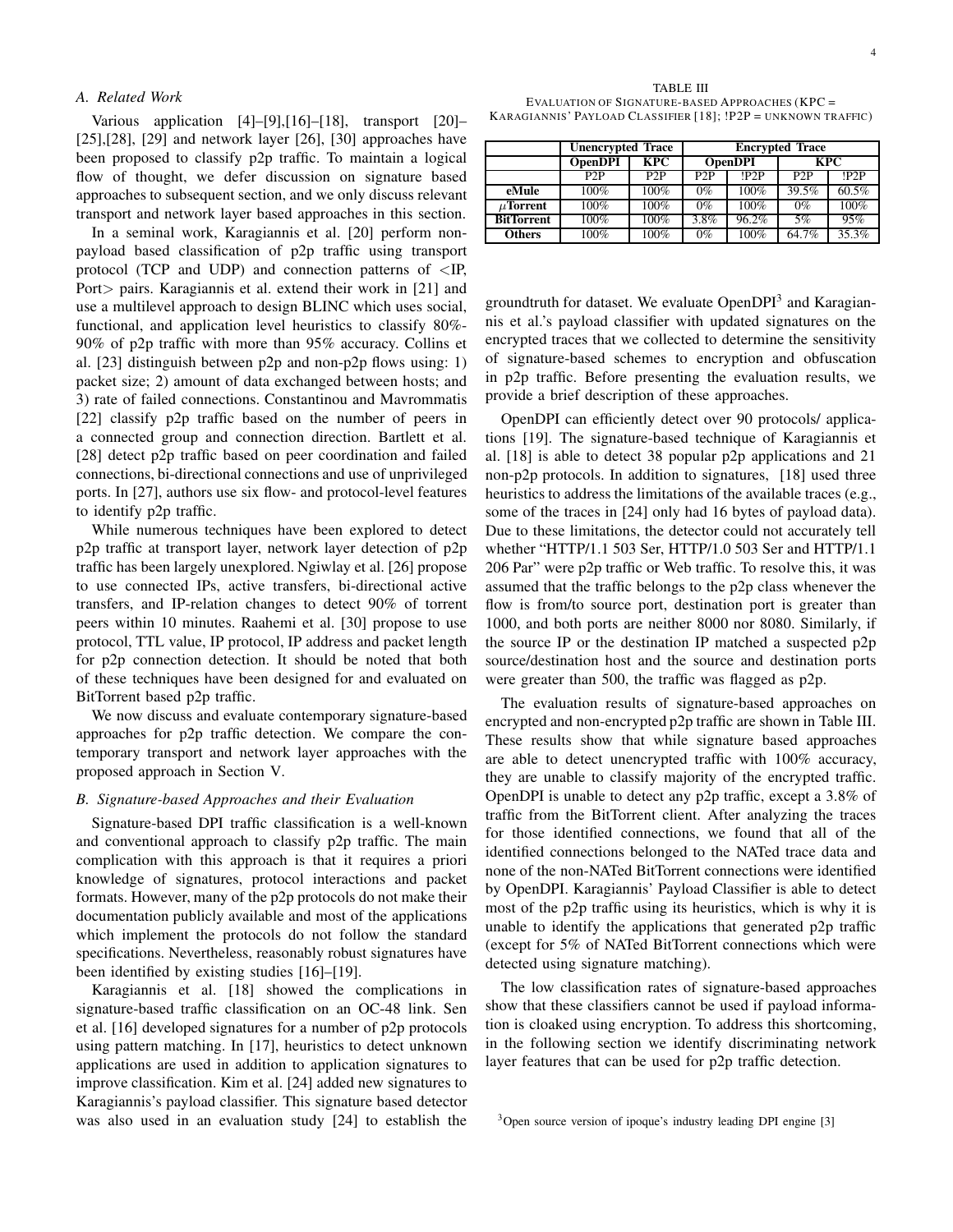## IV. IDENTIFICATION OF DISTINGUISHING FEATURES

Preliminary empirical results of the last section reveal the inability of signature based approaches to detect encrypted p2p traffic. We now proceed to design an approach which is resilient to the obfuscation techniques employed by p2p applications. To this end, we subdivide the present problem of p2p hosts and traffic classification into two sub-problems: *identification of discriminating network layer traffic* and *classification using the identified features*. This section focuses on the first problem where we compare traffic generated by p2p hosts/connections and non-p2p hosts/connections to identify distinguishing or divergent features. We note that p2p host detection is a simplified version of the p2p traffic detection, however, there are scenarios where only p2p hosts need to be identified for example, network operators and service providers might want to charge p2p hosts more. Therefore, we treat p2p host detection as a separate problem in order to design a pragmatic solution to it. In this context, we first evaluate a rich set of existing features that have been proposed for traffic classification by prior studies. Subsequently, we propose a new set of discriminant features that can be used to enhance the accuracy of p2p traffic classification.

# *A. Feature Identification Measure*

P2p traffic is fundamentally different from non-p2p traffic because of its distributed design, heterogeneity, connection establishment using peer selection algorithms, and connection shuffling [34]. Hence, it can be intuitively deduced that some features of p2p and non-p2p traffic should diverge significantly. However, judicious selection of the best features that facilitate detection requires a mathematical measure that can quantify the divergence of a feature across p2p and nonp2p traffic. To this end, we model traffic features as discrete random variables by mapping each possible value of a feature to an integer outcome. In case of continuous valued features, we divide the feature space into equal-sized bins and assign an integer value to each bin. For each feature random variable, we compute two histograms using the p2p and non-p2p traces, respectively. By normalizing these histograms, we obtain the Probability Mass Functions (PMFs) of feature random variables.

To quantify the difference between the PMFs derived from p2p and non-p2p traffic, we first employed the Kullback-Leibler (K-L) information divergence measure [31]. For two PMFs  $p$  and  $q$  of a discrete random variable  $X$ , K-L quantifies the difference between the two PMFs as [31]:

$$
D(p||q) = \sum_{i \in \Lambda} p(i) \log_2 \frac{p(i)}{q(i)},\tag{1}
$$

where  $\Lambda$  is the image of X, and  $p(i)$  and  $q(i)$  respectively represent the probability of feature value  $i$  in  $p$  and  $q$ .

While the K-L measure provided satisfactory divergence quantification for most traffic features, we encountered three limitations: a) non-symmetry,  $D(p||q) \neq D(q||p)$ , b) lack of normalization, and c)  $D(p||q) = \infty$ , if  $p(i) \neq 0, q(i) = 0$ 

for any  $i \in \Lambda$ . In view of these limitations, we use a mutual information based measure. Mutual information between two discrete random variables  $X$  and  $Y$  is defined as:

$$
I(X,Y) = \sum_{(i,j)\in\Lambda^2} f(i,j) \log_2 \frac{f(i,j)}{p(i)q(j)},
$$
 (2)

where  $\Lambda^2$  represents a two dimensional image and  $f(i, j)$ represents the joint distribution of a traffic feature in p2p and non-p2p traffic; this joint distribution was computed by pairing up a p2p connection with its next non-p2p connection.

Mutual Information is a measure of the amount of overlap between two feature distributions. It is a symmetric measure and does not require the two distributions to be continuous with respect to each other. Moreover,  $I(X, Y) = H(X)$  in the limiting case of  $X = Y$ , while  $I(X, Y) = 0$  when X and  $Y$  are independent. For the present problem, we employ the following normalized function of the mutual information measure, known as Variation of Information (VoI):

$$
V(X,Y) = 1 - \frac{I(X,Y)}{H(X,Y)},
$$
\n(3)

where  $H(X, Y) = -\sum_{i,j \in \Lambda^2} f(i,j) \log_2(f(i,j))$  is the joint entropy of  $X$  and  $Y$ .

We now use the proposed VoI measure to quantify the contribution of existing traffic features in improving the accuracy of a p2p traffic classifier.

# *B. Evaluation of Existing Features*

Prior studies have identified a rich set of approximately 42 distinct network layer traffic features for p2p traffic classification; see [37] and references therein. As a first step, we evaluated the individual contributions of each of these existing features for p2p traffic classification. As can be intuitively deduced, a good classification feature should vary considerably between p2p and non-p2p connections, while staying reasonably stable within a given (p2p or non-p2p) traffic class.

Fig. 1(a) shows three existing features which provided the highest VoI divergence between p2p hosts and non-p2p hosts. Note that all three features are related to packet- or connectionlevel traffic volumes. Also, note that the divergence is not very high, mainly because other types of traffic– in particular, video traffic –was also providing high volumes with a number of connections to the server. Fig. 1(a) shows the divergence between p2p connections and non-p2p connections for eight existing features that provided enough VoI divergence that they can be considered for p2p connection classification. This classification is invoked after a host has been classified as a p2p host and we want to detect and regulate its p2p connections, without disturbing the non-p2p connections. It can be observed that existing connection-level features, although still relying mainly on traffic volume, can provide very high divergence between p2p and non-p2p connections. Hence, if a host is classified accurately, existing connection-level features can provide good estimation of the p2p connections originating from or terminating at the host.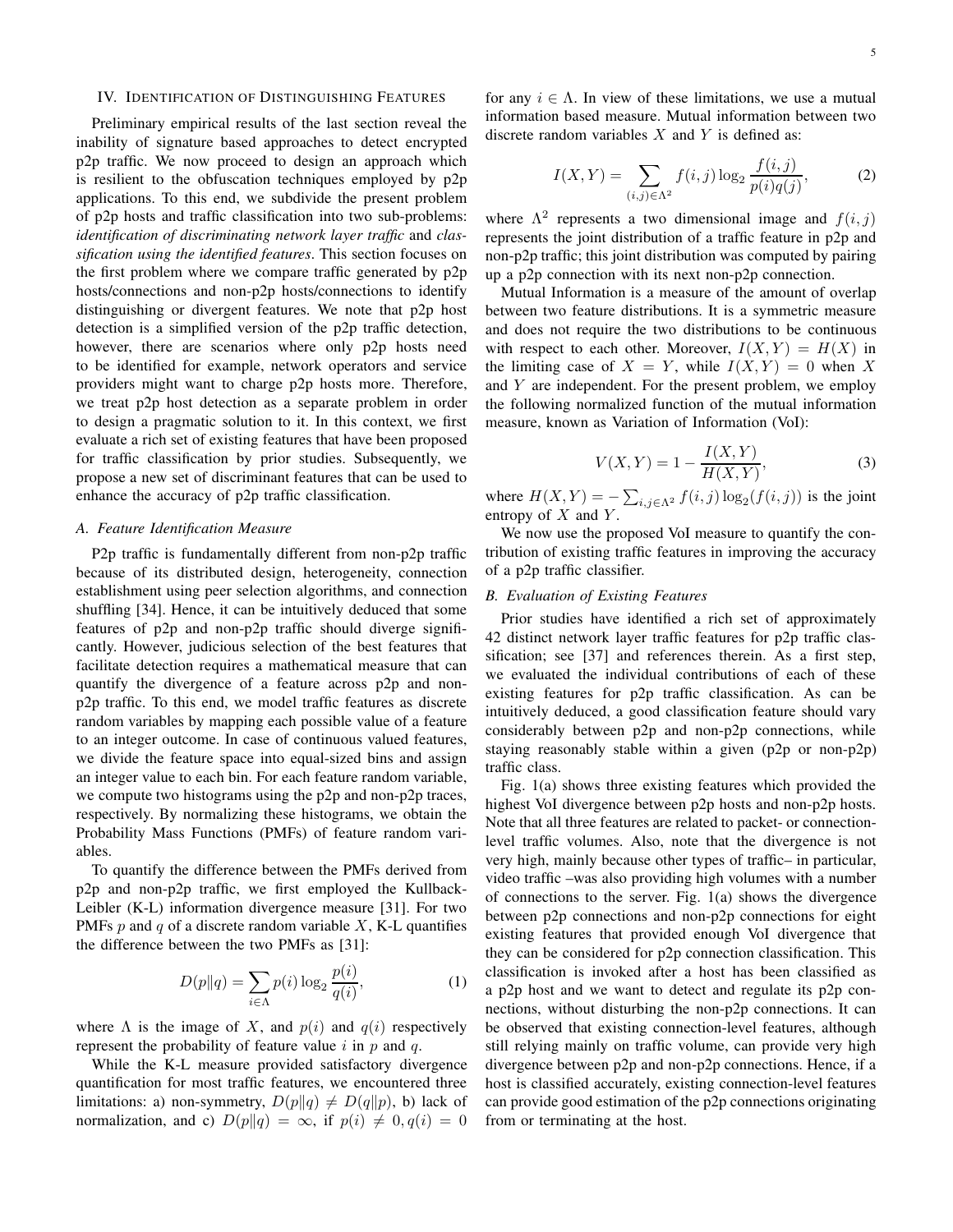

Fig. 1. Variation of information (VoI) in distinguishing host- and connection-level features.

# *C. New Features for P2P Traffic Detection*

We complement existing host- and connection-level features with a new set of robust traffic features. In this section, we describe these features and provide intuitive and empirical evidence to support their selection.

*1) Outgoing-to-incoming Traffic Ratio:* P2p applications simultaneously operate in both client and server modes. Therefore, while downloading a file, they are also serving/uploading files to the peers. This results in higher outgoing-to-incoming traffic ratio for p2p hosts. This behavior is uncharacteristic for non-p2p hosts which, due to the web's information pull model, typically exhibit a high degree of disparity between incoming and outgoing traffic rates, with incoming rates being significantly higher than outgoing rates. In our evaluation dataset, we observed that on average p2p hosts had five times higher outgoing to incoming traffic ratio than non-p2p hosts. This result is also supported by the divergence values in Fig. 1(a) which show that this feature's information divergence is approximately 5 times more than the best existing feature [Traffic volume]. Thus outgoing-to-incoming traffic ratio offers a very promising feature to improve the accuracy of p2p host classification.

*2) Traffic Distribution:* In a typical p2p application, only a fraction of connections have active file transfers at varying rates with peak transfer rates close to the mean due to peer clustering. In case of non-p2p applications, either applications share their bandwidth fairly (which results in a flat distribution) or some applications consistently consume more bandwidth than the others (with huge variance among connections). This observation is shown pictorially in Fig. 2 for 15 connections on two p2p and two non-p2p hosts. Clearly, non-p2p traffic's histogram is noticeably flatter than the p2p traffic histogram. Therefore, the traffic distribution feature should be able to distinguish p2p and non-p2p hosts. This is the reason that the traffic distribution feature provides almost twice the amount of divergence than was observed by the best existing host-level feature.

*3) Geographical Diversity:* Due to the widespread usage of common Content Distribution Networks (CDNs) by many web services (e.g., webservers, search engines, streaming video servers, FTP servers, etc.), we observed that non-p2p hosts generally use network services that are situated relatively close to their ISP's core network. On the other hand, p2p applications connect to peers which are placed at geographically distributed locations. As a consequence, inter-connection TTL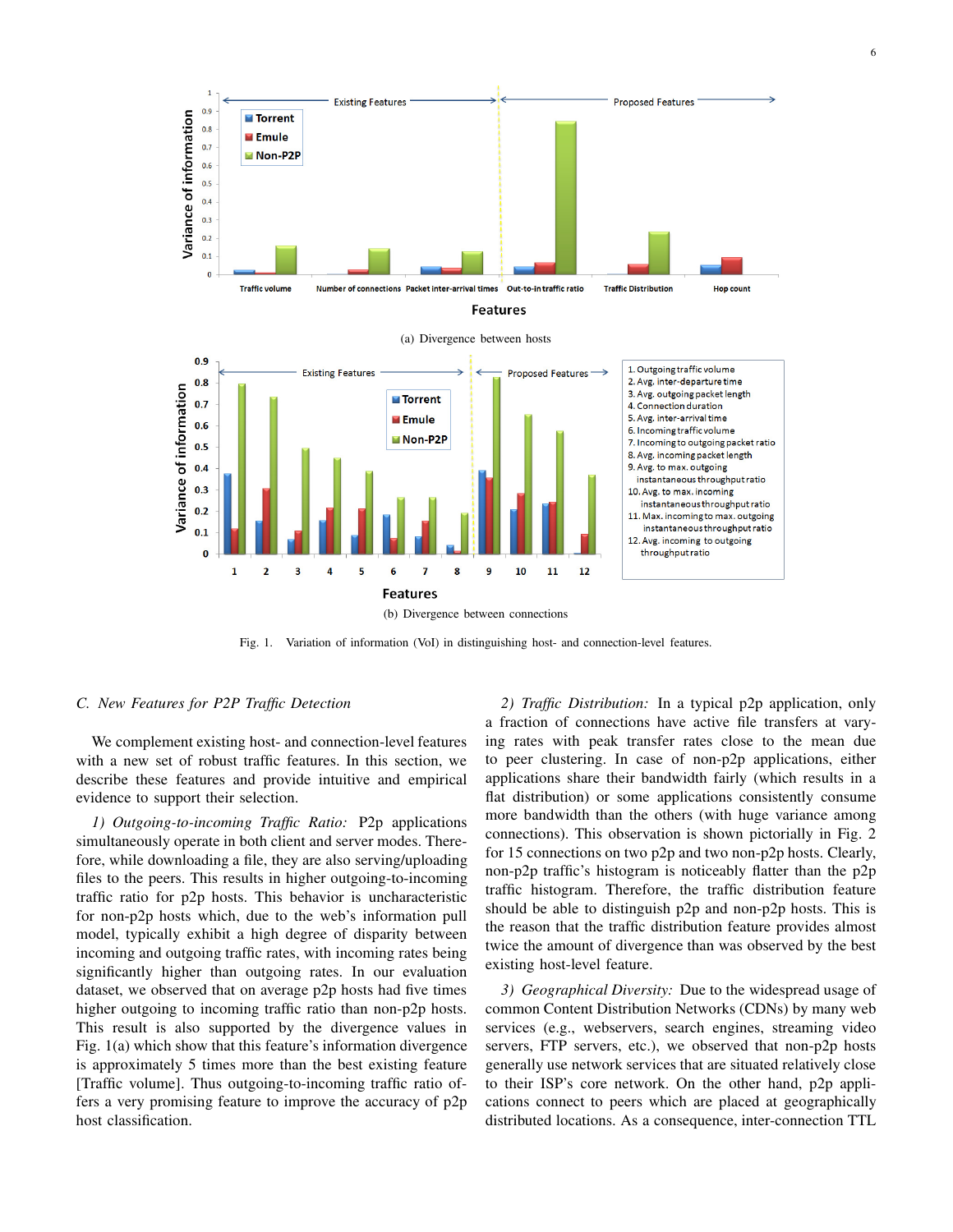



Fig. 2. Incoming traffic distributions of p2p non-p2p hosts.



Fig. 3. Distribution of IP TTL values for p2p and non-p2p hosts; large number of connections having TTL value 128 have been truncated for clarity.



Fig. 4. Instantaneous throughput of p2p (BitTorrent) and non-p2p (FTP) file sharing connections.



Fig. 5. Incoming-to-outgoing throughput of p2p (eMule) and online gaming connections.

values observed in p2p traffic fluctuate much more rapidly than the inter-connection TTL values for non-p2p hosts. In order to show that geographical diversity is a good feature to identify p2p hosts, Fig. 3 plots the TTL values versus the number of connections for over 5000 p2p and 5000 non-p2p connections. This result confirm that the TTL value for the p2p hosts is more scattered than the non-p2p hosts. Fig. 1(a) shows that, while the TTL feature offers a divergence comparable to existing features. We defer discussion on possible attacks on this feature to Section VII.

*4) Instantaneous Throughput:* As a precursor to p2p host detection, we also identified a set of distinguishing network layer features for p2p connection identification on a p2p host. In particular, we observed that the underlying peering principles of p2p file sharing protocols result in a perconnection throughput behavior which is significantly different from non-p2p traffic. For instance, Fig. 4 shows the instantaneous throughput of p2p (BitTorrent) and non-p2p (FTP) file sharing connections over 61 windows of 10 seconds each. The obvious difference between the throughput behaviors is observed because p2p applications employ several mechanisms for peer selection such as connection shuffling and optimistic chocking/unchoking. Furthermore, the relationship among peers continuously changes due to high churn rate in p2p networks. Consequently, the incoming and outgoing throughputs among p2p connections are quite dynamic. On the other hand, bandwidth hungry client-server applications like FTP have relatively stable throughput as compared to p2p applications. Thus, instantaneous throughput based features offer a good discrimination between p2p and non-p2p connections, as is also shown quantitatively in Fig. 4.

*5) Incoming-to-Outgoing Throughput:* Majority of p2p users use DSL/cable modems and have a tendency to choke the upload bandwidth so that their other Internet activities remain unaffected. We show this phenomenon by calculating the outgoing to incoming throughput ratio of 10 cable modem users and 10 DSL users. Fig. 5 compares the throughput of p2p file sharing with another application that requires high incoming-to-outgoing throughput, namely online gaming. It can be seen that in comparison with online gaming users, p2p file sharing users have a higher throughput ratio because of upload bandwidth choking. As a consequence, this feature can be used to distinguish p2p file sharing connections.

# *D. Summary*

We are now equipped with a robust set of privacypreserving, network layer features that can be used to detect p2p hosts and connections. In the next section, we leverage these features in low complexity statistical frameworks and use ROC curves to evaluate the accuracies offered by these features on the evaluation datasets.

# V. CLASSIFICATION USING DISTINGUISHING FEATURES

In this section, we leverage the distinguishing features identified in the preceding section to detect p2p hosts and connections. We propose a simple and low-complexity statistical classifier that compares the learned statistical models of traffic features with the features observed in real-time using cross-correlation and log-likelihood tests. The output of these tests is used to classify the real-time traffic. We use  $\approx 10\%$  of the datasets for training (the training set), and the rest is used for classification (the test set).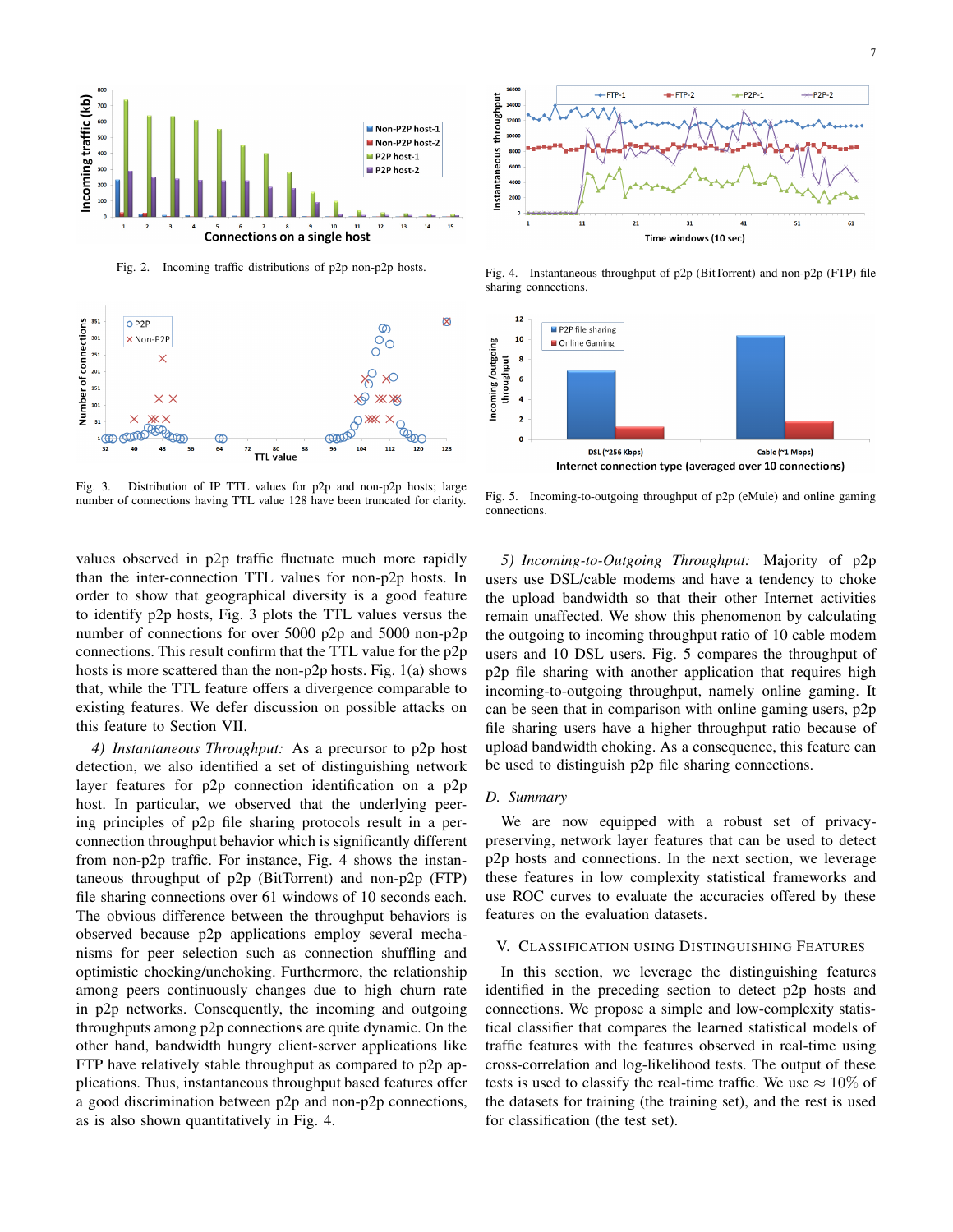8

We employ two low-complexity statistical measures to leverage the distinguishing traffic features identified in the preceding section. For both measures, we first learn the p2p file sharing features' PMFs using the training set. The features observed in the unknown trace are then compared against the p2p traffic's PMFs using cross-correlation and log-likelihood tests described next.

## *A. Classification using Cross-Correlation Test*

For classification, we first use the cross-correlation measure [32] which quantifies the similarity between two vectors. To use this measure, we treat the ordered list of distinguishing features as a discrete random process,  $\overline{Y}$ , where each constituent random variable of the process corresponds to a distinct feature random variable. From the p2p traffic traces, we know the PMFs of each constituent random variable. We treat the distinguishing feature vector  $\vec{X}$  from the unknown trace as a realization of this random process. To find the crosscorrelation of the unknown realization with p2p trace realizations, we use the p2p features' PMFs to generate an ensemble of *n* realizations of the random process, say  $\vec{Y}_i, i = 1, 2, ..., n$ . We then generate a process realization  $\overline{\vec{Y}}$ by taking the ensemble average of each feature; i.e., for a feature indexed at k,  $\vec{Y}[k] = \frac{1}{n} \sum_{i=1}^{n} \vec{Y}_i[k]$ . We compute the cross-correlation of  $\vec{X}$  with each  $\vec{Y}$  as:

$$
O(\vec{X}, \vec{Y}) = \sum_{k \in \phi} \vec{X}[k] \vec{Y}[k],\tag{4}
$$

where  $\phi$  is an ordered set of distinguishing feature random variables. High values of cross-correlation imply that the unknown data's features closely match the statistics observed in the training set. Low values of cross-correlation imply that the data potentially comprises non-p2p traffic.

#### *B. Classification using Log-Likelihood Test*

Another measure that we use for classification is the loglikelihood of the random process realization observed in the unknown trace. Specifically, assuming independence across features, the likelihood that the unknown realization  $X~$  has been derived from the learned (p2p trace) random process Y is

$$
L(\vec{X}|\vec{Y}) = \log \prod_{k \in \phi} \left( \Pr\{\vec{Y}[k] = \vec{X}[k]\} \right) \tag{5}
$$

$$
= -\sum_{k\in\phi}\log\text{Pr}\{\vec{Y}[k]=\vec{X}[k]\}
$$

where  $\phi$  is an ordered set of distinguishing feature random variables. As in the correlation measure, higher values of this measure imply a potential p2p host or connection, while nonp2p hosts/connections should have lower likelihood values.

TABLE IV EMPIRICAL EVALUATION OF PROPOSED P2P TRAFFIC CLASSIFIER ON NATED TRAFFIC

|             | <b>Detection Rate</b> | <b>False Positive</b> |
|-------------|-----------------------|-----------------------|
| NATed trace | 94.62%                | 4.87%                 |
| without NAT | 93.27%                | 5.57%                 |

# *C. ROC-based Performance Evaluation*

We plot Receiver Operating Characteristics (ROC) curves for our proposed classifier for detecting the p2p hosts and connections. We classify a host/connection as p2p if either cross-correlation or log-likelihood classifiers flag it as p2p. We change the detection threshold over a range of values and plot the detection rate and false positive rate for each threshold. All performance evaluation is performed using the WIDE dataset and our encrypted dataset described earlier. Fig. 6(a) shows the results of the proposed classifier for host detection using 30 seconds of traffic. Fig. 6(a) also compares the detection accuracy of the proposed approach with that of Ngiwlay et al. [26] and Bartlett et al. [28]. We evaluate [26] and [28] over 10 minutes of trace data (original papers show that an acceptable detection accuracy is achieved by using 10 minutes of trace data). It should also be noted that [26] only works for BitTorrent traffic, and therefore the results for [26] in Fig. 6(a) are for BitTorrent traffic only; i.e., eMule traffic was excluded when [26] was evaluated.

It can be seen from Fig. 6(a), that by using only 30 seconds of trace data, our classifier provides a detection accuracy of 97.84% and a false positive rate of 4.01%. Performance comparison shows that the proposed method renders an improvement of 15% in detection rate, 10% in false positive rate, and 570 seconds over [26]. Similarly, our proposed method provides an improvement of 30% in detection rate, 20% in false positive rate, and 570 seconds over [28].

Fig. 6(b) shows the results of the proposed classifier for connection detection. The proposed classifier provides a detection rate of 93.27% and a false positive rate of 5.57% on the test set. A comparison of the proposed connectionbased approach with [23], [28], [29] is also provided. It should be noted that the results for [28] are reported on 10 minutes of trace data for each connection (borrowed from the original paper), while for [23], [29] all the trace data for each connection was used as these are not real-time approaches. Fig. 6(b) shows that for the detection of p2p connections, an improvement of 60% in detection rate rate, 30% in false positive rate, and 240 seconds in detection delay over [28] is observed. Similarly, 20% improvement in detection rate and false positive rates is recorded over [23]. Comparison with [29] shows an improvement of 30% in detection accuracy and 25% in false positive rate. It is evident from Fig. 6(b) that the proposed approach provides much higher detection accuracy for a significantly lower detection delay than [23], [28], [29].

We also evaluate our proposed approach on NATed traffic. For traffic coming from a NAT server, we identified connections using source IP, destination IP, source port, and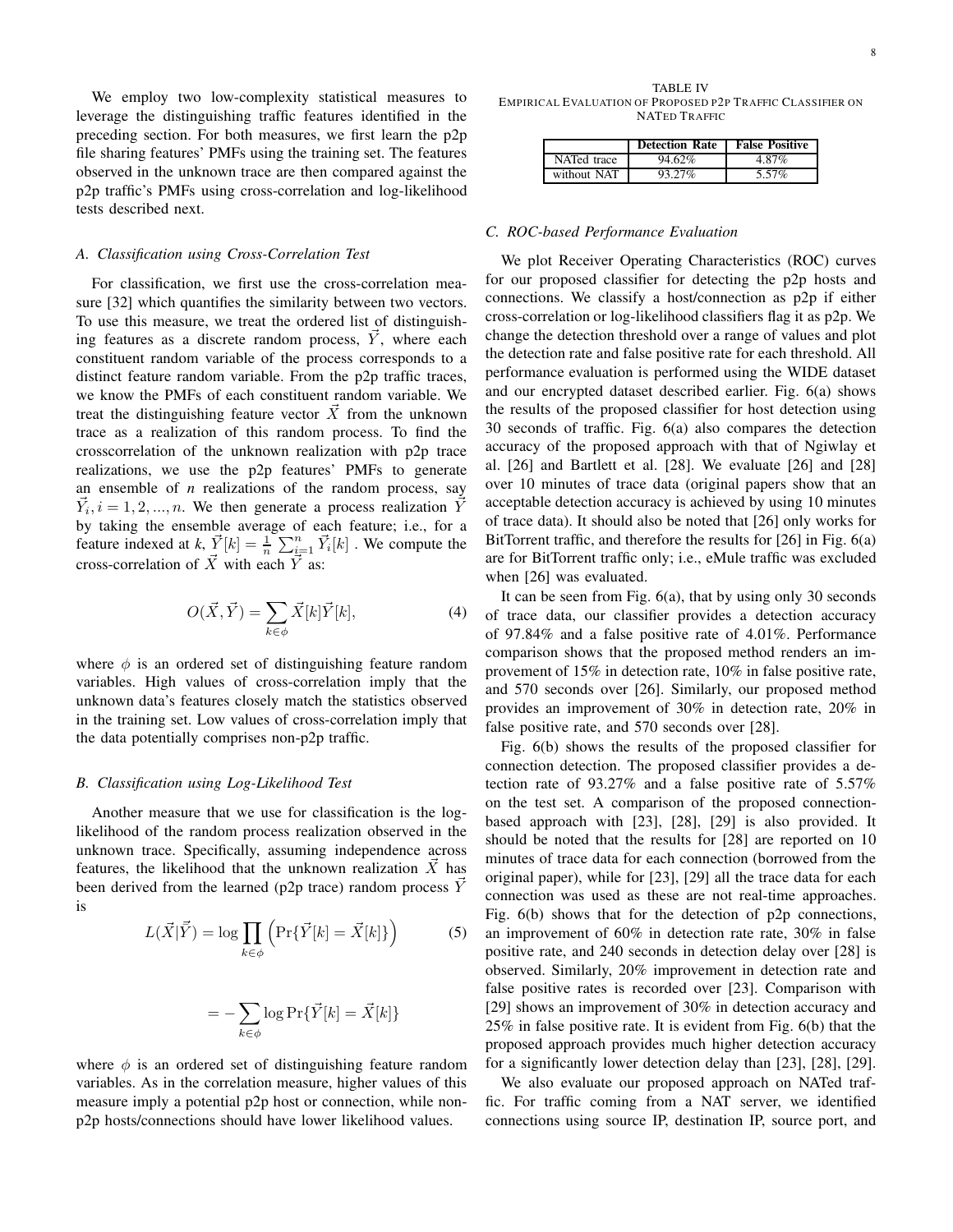

Fig. 6. ROC based performance evaluation of proposed host and connection detection approaches.



Fig. 7. Time until detection (comparison with [23], [29] cannot be provided as [23] is an offline detection method and [29] requires atleast 10 minutes of trace data for classification)

destination port. It should be noted here that we only use the port numbers to identify connections and do not use them for traffic identification. Table IV shows the results of the proposed classifier for the NATed traffic. The results from Table IV clearly show that the proposed approach remains unaffected when NAT or a proxy server is used.

In addition to having high accuracy, our proposed approach has low detection delay as compared to other approaches. To estimate detection delay, we identify the first data packet between two hosts as the "start" time and then measure elapsed time until we classify that host as p2p. Fig. 7 shows the sensitivity of the detection accuracy to the time delay in minutes. It can be seen from this figure that if only four minutes of trace data for each connection is used, we are able to identify about 80% of p2p connections. Similarly for eight minutes of trace data, about 94% of p2p connections are detected. These results show that the detection delay of the proposed approach is much better than the online detection technique of [28].

# VI. IMPLEMENTATION OF WIRESPEED P2P TRAFFIC DETECTION ON AN OPENFLOW TESTBED

In the last section, we have answered two of the questions that we raised in the Section I. We have demonstrated that a p2p detector can be designed using the network layer features only which can meet the accuracy and detection delay requirements expected from a real-time p2p detector. In this section, we answer the remaining two questions by implementing and deploying the proposed detector in an OpenFlow enabled network.

# *A. OpenFlow Testbed Setup*

OpenFlow allows researchers to innovate and test their novel ideas in a production network. Consequently, over a dozen OpenFlow enabled networks have been deployed at campus networks and this number is growing rapidly [42]. Marvell Technology has created a nationwide OpenFlow network experimentation testbed at NUST, Pakistan. The NUST OpenFlow testbed is used by thousands of students, researchers and faculty members of NUST. This testbed is connected to PERN [http://www.pern.edu.pk] - the largest academic RD network in Pakistan - which connects over 60 public and private sector universities in Pakistan. PERN also has direct connections to TEIN2 (Trans-Eurasia Information Network) [http://www.tein2.net/], the TransPAC2 network [http://www.transpac2.net/], and the Internet2 network [http://www.internet2.edu/].

The OpenFlow testbed at NUST was created using Marvell Technology's four 24x1Gbps and two 48x10Gbps switches. These switches were loaded with a modified firmware running Open vSwitch v. 1.2 [40]. For controllers, the OpenFlow testbed at NUST uses Linux Ubuntu 10.04 machines running NOX controller with Intel Core2Duo 2.0 GHz processors and 3GB of RAM. These controller machines are running NOX OpenFlow Controller [41]. The research labs of the engineering school and the Network Operation Centers (NOCs) are equipped with OpenFlow enabled switches and connected to NOX controllers. This OpenFlow testbed at NUST provides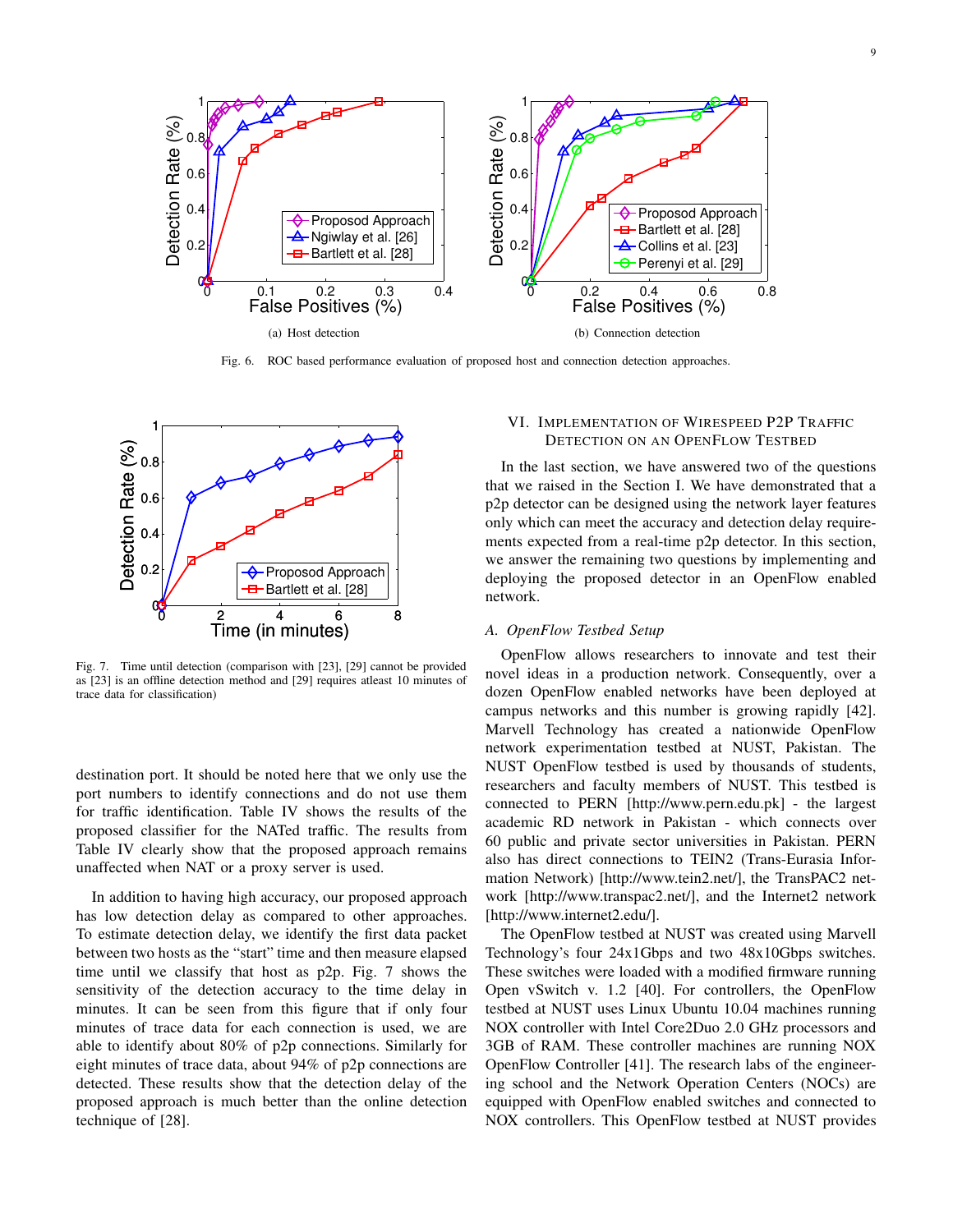

Fig. 8. The OpenFlow Testbed at NUST

researchers complete flow-level control of the research lab's networks including forwarding, routing, and user and host level access control through NOX. Fig. 8 shows the OpenFlow testbed at NUST.

## *B. Designing an Application for Wirespeed Detection*

Most of the modern programmable switches have a conventional high speed data forwarding plane and a slow speed control plane. The control plane controls the flow level behavior of the data plane by writing rules in a policy table in Ternary Content Addressable Memory (TCAM). At the arrival of each ingress packet, a lookup is performed in the policy table and if packet's flow matches a flow specified in a rule, the corresponding action (such as Forward, Drop and etc) specified in that rule is executed. Although the slow path of the switch provides complete control over a packet, the slow path introduces significant delays and it cannot be used to process every packet of every flow. In order to operate at wirespeed, only the first packet of a flow is sent to the controller through the slow path.

For our proposed detector to operate at wirespeed, we have to extract the features listed in Fig. 1 for every flow using the first packet only. However, the first packet can only provide value of two features (number of connections and hop count). Fortunately, controllers can query OpenFlow enabled switches for per flow and per port statistics. Some useful per flow statistics that can be obtained from the openFlow enabled switch include duration (in seconds and nano-seconds), packet count and byte count [43]. Furthermore, this information is stored separately for bi-directional flows using hardware counters in the switches. It should be emphasized here that the proposed approach uses the hardware counters of the switches and OpenFlow is just an enabling technology. Since the hardware counters are available on most of the switches, the proposed approach can be implemented on such switches with some effort. We now design proposed detector as a NOX application using per flow statistics and the first flow packet only.

Our NOX application works by recording a new flow entry

whenever switch encounters a new flow and sends information of new flow to the controller. It also writes a rule to the switch to forward the new flow. It then queries the controller for statistics for all the flows that it has recorded after every 30 seconds (one query contains flow stats for multiple flows). Using the statistics in the current 30 second window and previous 30 second window, it updates the values of the features for every flow and it then executes the cross-correlation and log-likelihood tests to determine whether a flow is a p2p flow or not. If a flow is found to be a p2p traffic flow, it modifies the rule at the controller to drop packets for that particular flow. Similarly, it stops requesting flow statistics for a flow that it classifies as a non-p2p flow. We run our NOX application on the NUST-SEECS NOC controller to classify p2p traffic at wirespeed. We have also released our NOX implementation of the proposed approach.

Our testbed setup and NOX application design allows us to answer the remaining two questions that were raised in the Section I. Since the proposed classifier only operates on the features that can be populated based on the hardware counters of switches, it does not affect traffic passing through the fast path. Consequently, it is able to operate at wirespeed. Finally, since OpenFlow enabled switches can coexist with the legacy L2 switches and firmware of a large number of modern switches can be updated to enable OpenFlow on those switches (NEC, Pronto Systems, Marvell, Toroki, HP and a few other vendors provide/ are planning to provide OpenFlow enabled firmware for their switches<sup>4</sup>), the proposed classifier can be incorporated in the existing networking infrastructure with a reasonable installation, management and maintenance cost.

# VII. MIMICRY ATTACKS AND COUNTERMEASURES

To defeat the proposed approach, mimicry attacks can be launched where a p2p host's traffic must have sufficient number of features that match those of a typical non-p2p host's traffic. By studying the divergence measures between p2p and non-p2p traffic types (given in Fig. 1), one can determine which features of p2p applications should be modified to make it appear as non-p2p application. We now discuss mimicry attacks on proposed features and provide countermeasures.

- A p2p host can defeat the proposed outgoing to incoming traffic ratio feature by uploading to and downloading from disjoint set of peers. However, uploading to and downloading from disjoint set of peers is contrary to the peer-to-peer model of p2p protocols which assists in thwarting the leechers.
- To defeat the incoming traffic distribution among connections feature, p2p host will need to control the inflow of traffic from neighboring peers. Due to varying upload bandwidth and lack of control over network activity of neighboring peers, such a distributed coordination requires careful design.

<sup>4</sup>For a list of hardware/commercial switches supporting OpenFlow please see http://www.openflow.org/wp/openflow-components/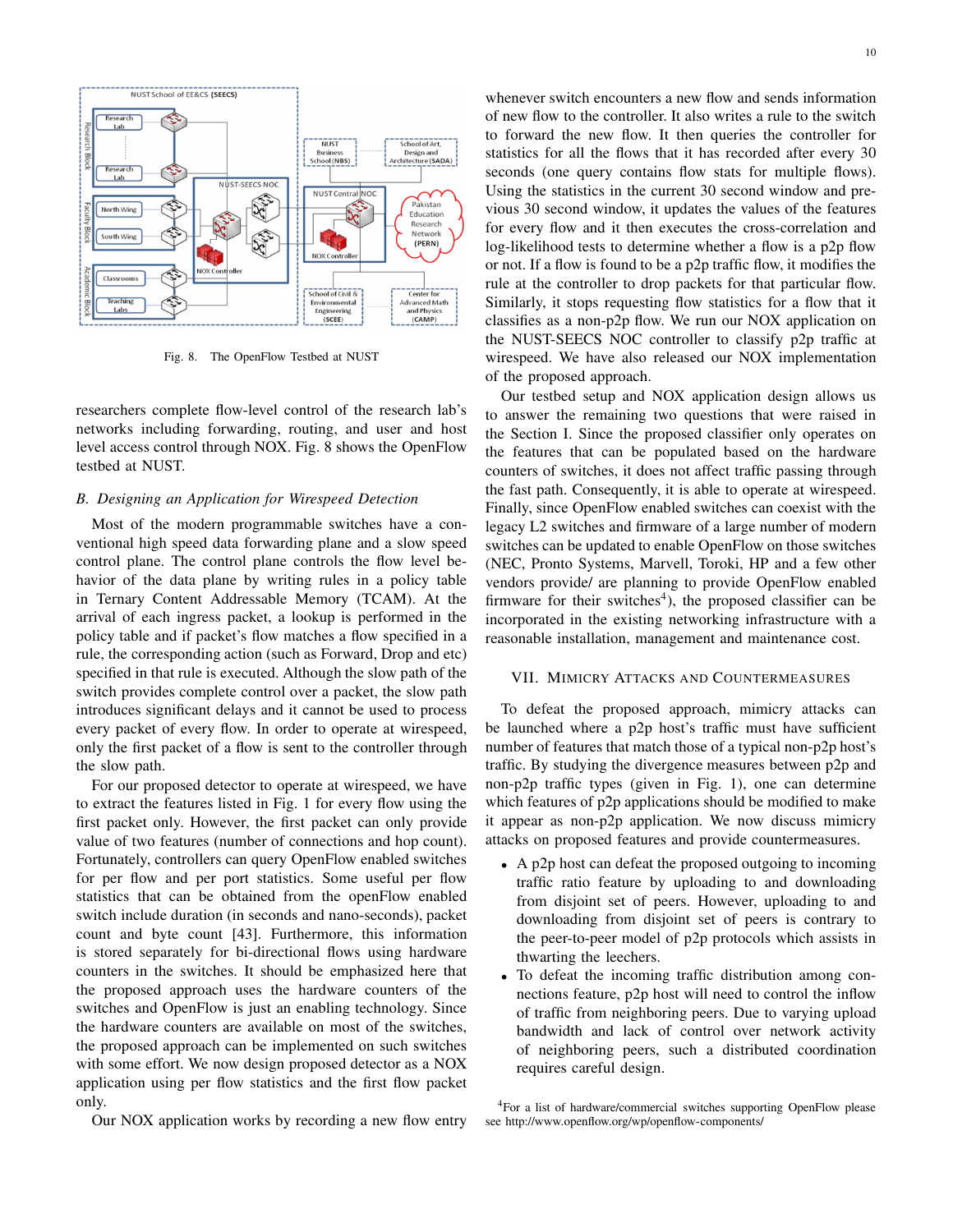- In order to defeat the geographical diversity feature, a p2p host should only communicate with peers at geographically co-located locations. However, such a p2p application would limit the number of peers it can communicate with. Furthermore, in order to defeat TTL distribution as a measure of geographical diversity, a p2p host will have to request its peers to communicate with it using a TTL distribution which is commonly used by non-p2p hosts. Such an attack on TTL distribution is possible and in order to circumvent such an attack, a complex measure such as IP prefix matching can be used as a representative of geographical diversity.
- Instantaneous throughput measure based features can be defeated by maintaining constant throughput with neighboring peers. However, as p2p hosts do not have control over the instantaneous outgoing throughput of neighboring peers, circumventing this feature will require a significantly complex and careful design.

Based on these countermeasures, p2p host/application which tries to circumvent the proposed features would compromise on the desirable characteristics which a p2p application should possess (provided in [34]) to ensure its wide spread use.

# VIII. CONCLUSION

In this paper, we provide evidence to dispel the common belief that network layer features alone are insufficient to provide the accuracy that is expected from p2p traffic detectors. We proposed a network layer detector which, in addition to being accurate, fast, and robust against evasion, outperformed existing application and transport layer detectors on diverse evaluation metrics. We also deployed the proposed detector in an OpenFlow enabled network and show that the proposed approach can be detect p2p traffic at wirespeed with reasonable installation, maintenance and management cost.

## ACKNOWLEDGMENTS

We thank Hyun-chul Kim for providing Karagiannis et al.'s payload classifier and WIDE trace data for performance evaluation. We thank Marvell Technology for providing us with the OpenFlow testbed. We thank Hasham Asghar at NUST, Pakistan for experimental setup. We also thank Alix L. H. Chow and John Heidemann for their valuable comments.

## **REFERENCES**

- [1] ipoque Internet Study Report 2008/2009, http:// www.ipoque.com/resources/internet-studies/ internet-study-2008\_2009.
- [2] G. Maier, A. Feldmann, V. Paxson, M. Allman "On Dominant Characteristics of Residential Broadband Internet Traffic", In IMC, 2009.
- [3] C. Rossenhvel, "Peer-to-Peer Filters: Ready for Internet Prime Time?", Internet Evolution Evaluations, 2009
- [4] ipoque: Bandwidth Management with Deep Packet Inspection, http: //www.ipoque.com/.
- [5] Cisco SCE 8000 Series Service Control Engine, http: //www.cisco.com/en/US/products/ps9591/tsd\_ products\_support\_series\_home.html.
- [6] Procera PL10000 DPI solution, http://www.proceranetworks. com/products/packetlogic-hardware-platforms/ pl10000.html.
- [7] Sandvine: PTS 24000 Policy Traffic Switch http://www.
- sandvine.com/products/policy\_traffic\_switch.asp.<br>Arbor e100 DPI Based Technolog [8] Arbor e100 - DPI Based Technology http://www.arbornetworks.com/en/ arbor-ellacoya-eseries-dpi-based-technology.
- html. [9] SS8 AXS-2500 Inspection and Surveillance de-
- vice for service providers, http://www.ss8.com/ products-interception-surveillance-AXS-2500.php. [10] Avoiding traffic shaping using Message Stream Encryption, http://
- wiki.vuze.com/w/Message\_Stream\_Encryption.
- [11] eMule Protocol Obfuscation, http://www.emule-project. net/home/perl/help.cgi?l=1&rm=show\_topic&topic\_ id=848.
- [12] ipoque White Paper: Deep Packet Inspection Technology, Applications & Net Neutrality, http://www.ipoque.com/userfiles/ file/DPI-Whitepaper.pdf.
- [13] P. Burrows, "Comcast's p2p Conversion: I'll Believe It When I See Results", Business Week, March 28 ,2008.
- [14] Canadian Government's Office of the Privacy Commissioner Deep Packet Inspection, http://dpi.priv.gc.ca/.
- [15] Electronic Privacy Information Center, http://epic.org.
- [16] S. Sen, O. Spatscheck, D. Wang, "Accurate, Scalable In-network Identification of p2p Traffic Using Application Signatures", In WWW, 2004.
- [17] M. Roughan, S. Sen, O. Spatscheck, N. Duffield, "Class-of-service Mapping for QOS: A Statistical Signature-based Approach to IP Traffic Classification", In IMC, pages 135-148, 2004.
- [18] T. Karagiannis, A. Broido, N. Brownlee, kc claffy, and M. Faloutsos, "Is p2p dying or just hiding?", In IEEE Globecom, 2004.
- [19] OpenDPI, http://www.opendpi.org/
- [20] T. Karagiannis, A. Broido, M. Faloutsos, kc claffy, "Transport Layer Identification of p2p Traffic", In IMC, 2004.
- [21] T. Karagiannis, K. Papagiannaki, M. Faloutsos, "BLINC: Multilevel Traffic Classification in the Dark", In IMC, 2005.
- [22] F. Constantinou, P. Mavrommatis, "Identifying Known and Unknown Peer-to-Peer Traffic", In IEEE International Symposium on Network Computing and Applications (NCA), 2006.
- [23] M. Collins, M. Reiter, "Finding Peer-to-Peer File-Sharing using Coarse Network Behaviors", In ESORICS, 2006.
- [24] K. Hyun-chul, kc claffy, M. Fomenkov, D. Barman, M. Faloutsos, and K. Lee, "Internet Traffic Classification Demystified: Myths, Caveats, and the Best Practices", In Proceedings of ACM CoNEXT, 2008.
- [25] S. Sen, J. Wang, "Analyzing Peer-to-Peer Traffic Across Large Networks",In IMW, 2002.
- [26] W. Ngiwlay, C. Intanagonwiwat, and Y. Teng-amnuay, "Bittorrent Peer Identification based on Behaviors of a Choke Algorithm", In 4th ACM Asian Conference on Internet Engineering, 2008.
- [27] Y. Hu, D. Chiu, J. C. S. Lui, "Profiling and identification of p2p traffic", Computer Networks 53(6): 849-863, 2009.
- [28] G. Bartlett, J. Heidemann, and C. Papadopoulos, "Inherent Behaviors for On-line Detection of Peer-to-Peer File Sharing", In IEEE Global Internet, 2007.
- [29] M. Perenyi, T. Dang, A. Gefferth, and S. Molnar, "Identification and Analysis of Peer-to-Peer Traffic". Journal of Communications, 1(7):36- 46, November-December 2006.
- [30] B. Raahemi, W. Zhong, J. Liu, "Peer-to-Peer Traffic Identification by Mining IP Layer Data Streams Using Concept-Adapting Very Fast Decision Tree", In ICTAI'08, 2008.
- [31] S. Kullback, and R. A. Leibler, "On Information and Sufficiency", Annals of Mathematical Statistics 22: 79-86, 1951.
- [32] P. Brockwell and R. Davis, Introduction to Time Series and Forecasting, Springer-Verlag, 1996.
- [33] B. Cohen, "Incentives Build Robustness in BitTorrent", In P2PECON, 2003.
- [34] J. Liang, R. Kumar, and K. W. Ross, "The Kazaa Overlay: A Measurement Study", Computer Networks Journal, (Elsevier), 2005.
- [35] United States Code: Title 18,2511, "Interception and disclosure of wire, oral, or electronic communications prohibited, " http://www4.law. cornell.edu/uscode/html/uscode18/uscsec1800002511----000-.html.
- [36] United Kingdom Digital Economy Act 2010, '" http://www.statutelaw. gov.uk/content.aspx?activeTextDocId=3699621.
- [37] T. T.T. Nguyen and G. Armitage, "A Survey of Techniques for Internet Traffic Classification using Machine Learning," IEEE Communications Surveys and Tutorials, (10)4:56-76, 2008.